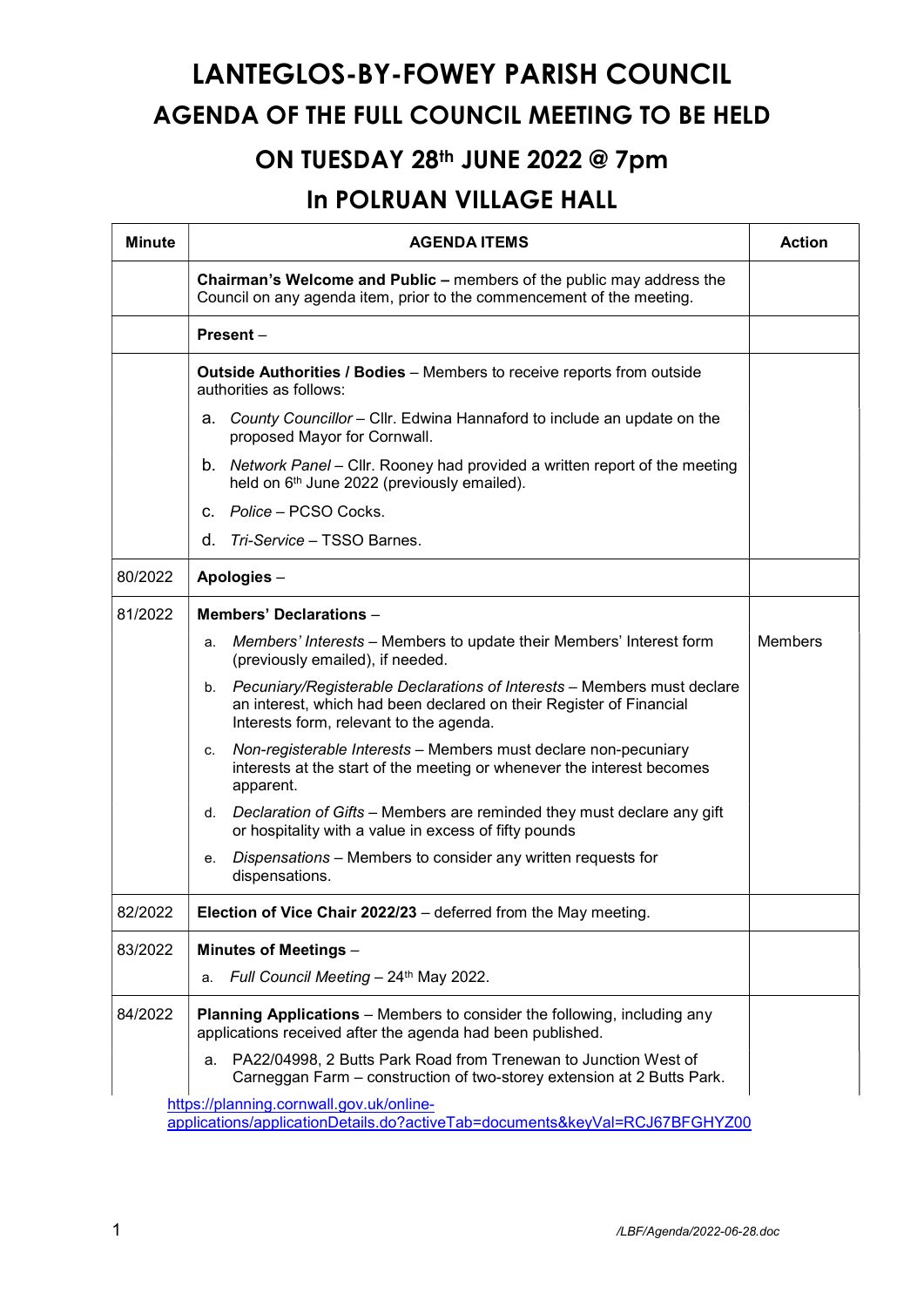b. PA22/05284, 10 Hockens Lane Polruan – alteration of vehicle parking, construction of retaining walls, and relevelling of the site to create garden amenity.

https://planning.cornwall.gov.uk/onlineapplications/applicationDetails.do?activeTab=documents&keyVal=RD437AFGG2200

| 85/2022 | <b>Planning Matters</b> - details previously emailed. |                                                                                                                                                                                                                                                                                                                                             |                  |
|---------|-------------------------------------------------------|---------------------------------------------------------------------------------------------------------------------------------------------------------------------------------------------------------------------------------------------------------------------------------------------------------------------------------------------|------------------|
|         |                                                       | a. Social Housing Manifesto - Minute 30a/2022 refers. Members to revisit<br>the manifesto and consider any amendments. Deferred from the May<br>meeting. NOTE - comments from CIIr. Rooney previously emailed.                                                                                                                              | Cllr. Rooney     |
|         |                                                       | b. Formal Complaint - an email had been sent to other PCs Members to<br>ascertain if they had similar difficulties and whether they would be<br>interested in joining forces in taking this further. Defer from the May<br>meeting. NOTE - Cllr. Rooney's report previously emailed.                                                        |                  |
|         |                                                       | NOTE - a complaint can be made to the Local Government Ombudsman<br>within 12 months.                                                                                                                                                                                                                                                       |                  |
|         |                                                       | c. Levelling up and Regeneration Bill - briefing note and options previously<br>emailed.                                                                                                                                                                                                                                                    |                  |
| 86/2022 |                                                       | Planning Applications Approved by CC - for information only                                                                                                                                                                                                                                                                                 |                  |
|         |                                                       | a. PA21/06367, Rock Cottage Tinkers Hill Polruan - replacement roof<br>structure, and substandard rear extension. Replacement with new rear<br>extension and conversion of roof space.                                                                                                                                                      |                  |
|         |                                                       | b. PA22/02059, Jan Syvy Old Road Bodinnick - Two Storey Extension.                                                                                                                                                                                                                                                                          |                  |
|         |                                                       | c. PA22/02728, Vevery Car Park and Reservoir Polruan - change of use of<br>disused reservoir to storage facility with associated road and parking, new<br>parking layout to carpark with ANPR barrier system with payment meter,<br>solar panels to reservoir and garage roof. Seasonal cafe/takeaway.<br>Allotment gardens and landscaping |                  |
|         |                                                       | d. PA22/02753, Overferry Old Road Bodinnick - the complete demolition of<br>the existing house and the construction of a new 4-bedroom replacement<br>dwelling and detached garage with associated landscaping works.                                                                                                                       |                  |
|         |                                                       | e. PA22/02775, 42 West Street Polruan - proposed erection of a timber<br>summerhouse in the rear garden.                                                                                                                                                                                                                                    |                  |
|         | f.                                                    | PA22/03601, Pont, Uppasite Road from Whitecross Hill to Little<br>Churchtown Farm - proposed remodel and extension.                                                                                                                                                                                                                         |                  |
|         |                                                       | g. PA22/04403, Castle Keep West Street Polruan - works to a tree in a<br>conservation area, works are to T1 (Monterey Cypress) - remove first<br>primary branch growing toward Castle Keep and remove x 2 lowest<br>second-order branches to the east over the roof of neighbouring property.                                               |                  |
| 87/2022 |                                                       | <b>Environmental / Amenity Matters</b> – including any items received after the<br>agenda had been published.                                                                                                                                                                                                                               |                  |
|         |                                                       | a. Public Conveniences – Members to consider:                                                                                                                                                                                                                                                                                               |                  |
|         |                                                       | i.<br>St Saviour's $WCs$ – Members to receive an update from the Working<br>Party regarding specification and consideration of work needed to<br>improve the drainage problem and refurbish the toilet block and to<br>consider a resident's suggestion to replace the building.                                                            | Working<br>Party |
|         |                                                       | Note – Working Party: Cllrs. Adams, Clare-Dunbavand and Goddard                                                                                                                                                                                                                                                                             |                  |
|         |                                                       | <b>Frogmore WCs-</b><br>ii.                                                                                                                                                                                                                                                                                                                 |                  |
|         |                                                       | The Quay WCs - Mr Adrian Fisher, Polruan Town Trust emailed<br>iii.<br>regarding the current condition of the Quay toilets (building).                                                                                                                                                                                                      |                  |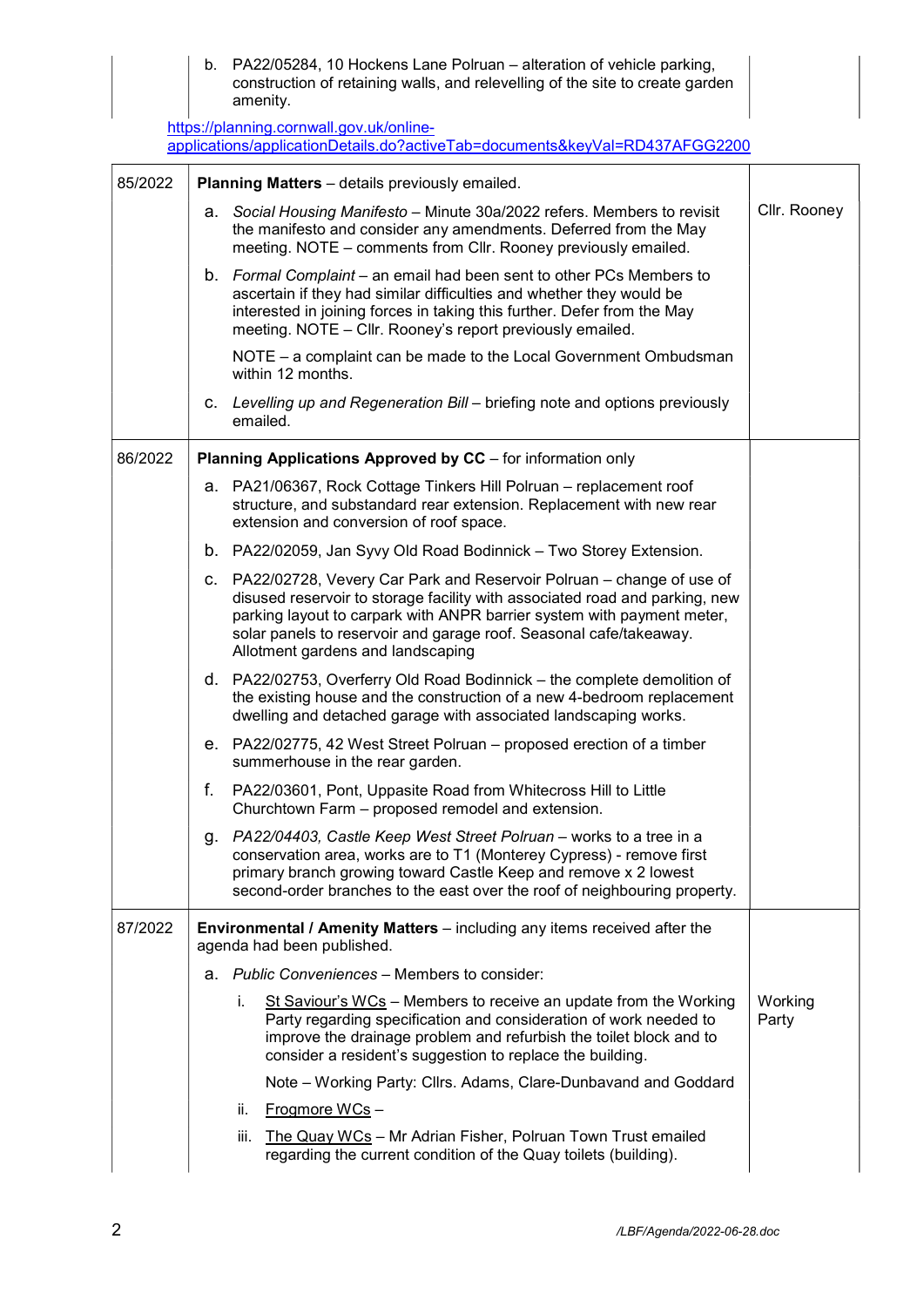|         |    | iv. Regular Maintenance – Members to consider the revised schedule.                                                                                                                                                                                                                                                                                                                                                                                                                                                                                                  | Cllr. Goddard            |
|---------|----|----------------------------------------------------------------------------------------------------------------------------------------------------------------------------------------------------------------------------------------------------------------------------------------------------------------------------------------------------------------------------------------------------------------------------------------------------------------------------------------------------------------------------------------------------------------------|--------------------------|
|         |    | Legionella Testing - Mrs Kelly to provide the water temperatures.<br>v.                                                                                                                                                                                                                                                                                                                                                                                                                                                                                              | Mrs Kelly                |
|         |    | b. Shop – Members to receive an update regarding the future provision of a<br>shop in Polruan.                                                                                                                                                                                                                                                                                                                                                                                                                                                                       | Cllr. Ainley             |
|         |    | c. Polruan Surgery - the following action had been taken.                                                                                                                                                                                                                                                                                                                                                                                                                                                                                                            |                          |
|         |    | i.<br>Fowey River Practise – Dr Waldron had been invited to meet with<br>Members and County Cllr. Hannaford to discuss                                                                                                                                                                                                                                                                                                                                                                                                                                               |                          |
|         |    | Appointments - availability.                                                                                                                                                                                                                                                                                                                                                                                                                                                                                                                                         |                          |
|         |    | <b>Dispensing Services</b><br>$\bullet$                                                                                                                                                                                                                                                                                                                                                                                                                                                                                                                              |                          |
|         |    | NOTE – it is understood opening hours at Polruan Surgery had been<br>extended and the Practise had been asked for confirmation.                                                                                                                                                                                                                                                                                                                                                                                                                                      |                          |
|         |    | NHS England - a letter seeking further information regarding<br>ii.<br>Dispensing Services is being composed by Cllr. Goddard.                                                                                                                                                                                                                                                                                                                                                                                                                                       |                          |
|         | C. | Jubilee Tree for Whitecross Green - Mr Meike Weiser, Forest of Cornwall<br>Project Officer advised they had completed the desk search for<br>underground utilities and can confirm that only SW Water had a pipe that<br>crossed the allocated area. He did not recommend Members' choice of a<br>Holm Oak planting a different tree species, such as a Hornbeam, Field<br>Maple, Whitebeam, Rowan or Wild Service Tree, which make attractive<br>specimen trees, providing seeds and flowers for wildlife, but are all<br>smaller in final height and crown spread. |                          |
|         |    | d. Public Rights of Way (PROWs) – the Clerk had asked the contractor to<br>carry out a cut of the PROWs and undertake the weed spraying.                                                                                                                                                                                                                                                                                                                                                                                                                             |                          |
|         |    | Betty Woons Footpath – Members to consider any response from Mr<br>i.<br>Chris Monk, Countryside Accident Team i.r.o. the injured residents<br>request for the steps to be smoothed and a handrail installed.                                                                                                                                                                                                                                                                                                                                                        |                          |
|         |    | PROW No.7, Hall Walk - Cllr. Goddard had provided photographs and<br>ii.<br>the map reference for the section of the path made dangerous by tree<br>roots. This had been forwarded to the Countryside Access Team and<br>has been given reference number ENV22339398.                                                                                                                                                                                                                                                                                                | Information              |
|         |    | e. Whitecross Village Green - Members to receive an update i.r.o. letters to<br>residents requesting they do not park on the Green.                                                                                                                                                                                                                                                                                                                                                                                                                                  | Working<br>Party / Clerk |
|         |    | NOTE - Working Party: Cllrs. Ainley, Pyke and Clare-Dunbavand to<br>collate all the information gathered to date and come up with proposals                                                                                                                                                                                                                                                                                                                                                                                                                          |                          |
|         | f. | PROW Cutting Regime – Members to consider amending the contract to<br>have the first cut made in April.                                                                                                                                                                                                                                                                                                                                                                                                                                                              | Cllr. Adams              |
|         |    | Mr Carl Tonkin, contractor advised: I think starting in May is fine. It all<br>depends on the season. Last year we cut paths in May that had nothing<br>on them and we then ended up cutting them 3 times in the year. This year<br>after mild winter, warm dry spring and recent wet weather growth is good.                                                                                                                                                                                                                                                        |                          |
| 88/2022 |    | Highway Matters - including any items received after the agenda had been<br>published.                                                                                                                                                                                                                                                                                                                                                                                                                                                                               |                          |
|         | а. | Strategic Sign Plan - Members to consider the Strategic Sign Plan from<br>Mr Will Glassup, Highways. Mr Will Glassup advised he is still working on<br>the sign rationalisation and will be visiting Polruan on the 17th June 2022<br>to gather further evidence.                                                                                                                                                                                                                                                                                                    | Information              |
|         |    | b. Fore Street Drains - Members to receive any update from Mr Will<br>Glassup, Highways. Mr Will Glassup advised on 16 <sup>th</sup> June that he does<br>not have any further information on the drainage works within Polruan.                                                                                                                                                                                                                                                                                                                                     | Information              |